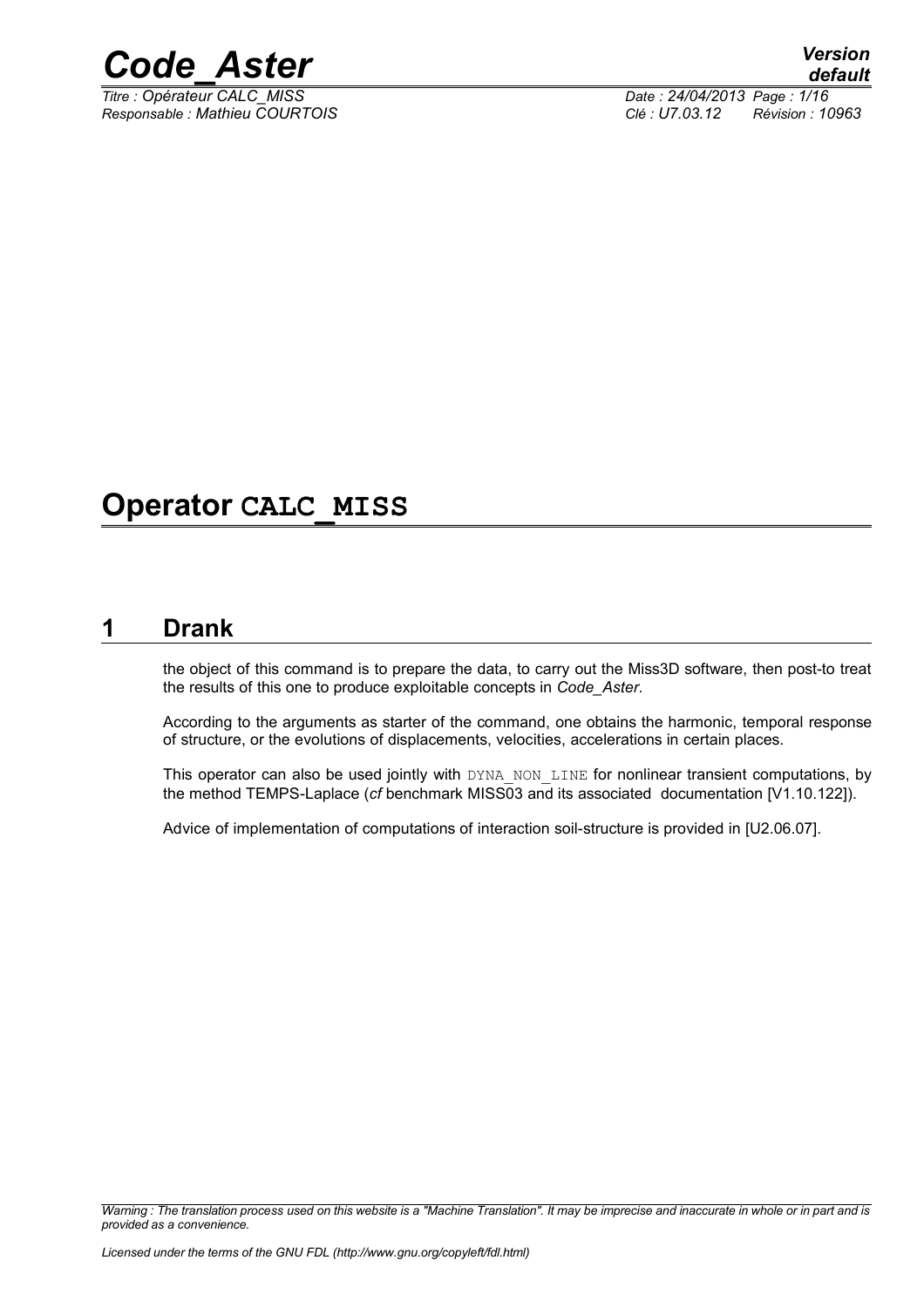# **Code Aster**

Titre : Opérateur CALC\_MISS Responsable : Mathieu COURTOIS Date: 24/04/2013 Page: 2/16 Révision : 10963 Clé : U7.03.12

# **Contents**

| 4.10 Operands UNITE RESU IMPE, UNITE RESU RIGI, UNITE RESU MASS.   |
|--------------------------------------------------------------------|
|                                                                    |
|                                                                    |
| 4.12 Operands GROUP_MA_FLU_STR/GROUP_MA_FLU_SOL/GROUP_MA_SOL_SOL10 |
|                                                                    |
|                                                                    |
|                                                                    |
|                                                                    |
|                                                                    |
|                                                                    |
|                                                                    |
|                                                                    |
|                                                                    |
|                                                                    |
|                                                                    |
|                                                                    |
|                                                                    |
|                                                                    |
|                                                                    |
|                                                                    |
|                                                                    |
|                                                                    |
|                                                                    |
|                                                                    |
|                                                                    |

Warning : The translation process used on this website is a "Machine Translation". It may be imprecise and inaccurate in whole or in part and is provided as a convenience.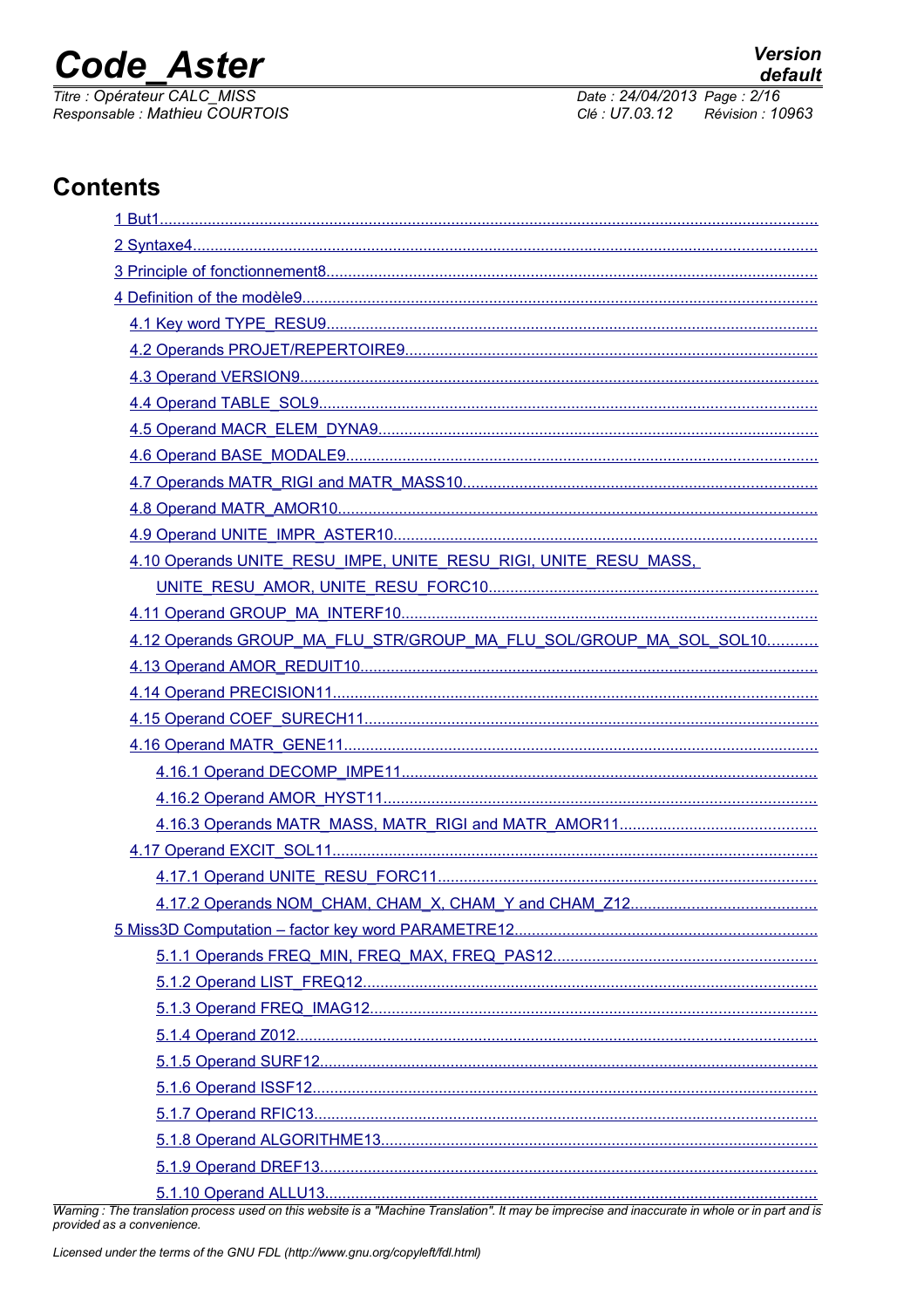| <b>Code Aster</b>                                                            |                                                                | <b>Version</b><br>default |
|------------------------------------------------------------------------------|----------------------------------------------------------------|---------------------------|
| Titre : Opérateur CALC MISS<br>Responsable : Mathieu COURTOIS                | Date: 24/04/2013 Page: 3/16<br>Clé : U7.03.12 Révision : 10963 |                           |
|                                                                              |                                                                |                           |
|                                                                              |                                                                |                           |
| 6 Post-traitement13                                                          |                                                                |                           |
|                                                                              |                                                                |                           |
|                                                                              |                                                                |                           |
|                                                                              |                                                                |                           |
|                                                                              |                                                                |                           |
| 6.2.2 Operands ACCE X, ACCE Y, ACCE Z, DEPL X, DEPL Y, DEPL Z, EXCIT HARMO14 |                                                                |                           |
|                                                                              |                                                                |                           |
|                                                                              |                                                                |                           |
|                                                                              |                                                                |                           |
| 6.3.3 Operand NORMALIZES, AMOR SPEC OSCI, LIST FREQ SPEC OSCI15              |                                                                |                           |
|                                                                              |                                                                |                           |
|                                                                              |                                                                |                           |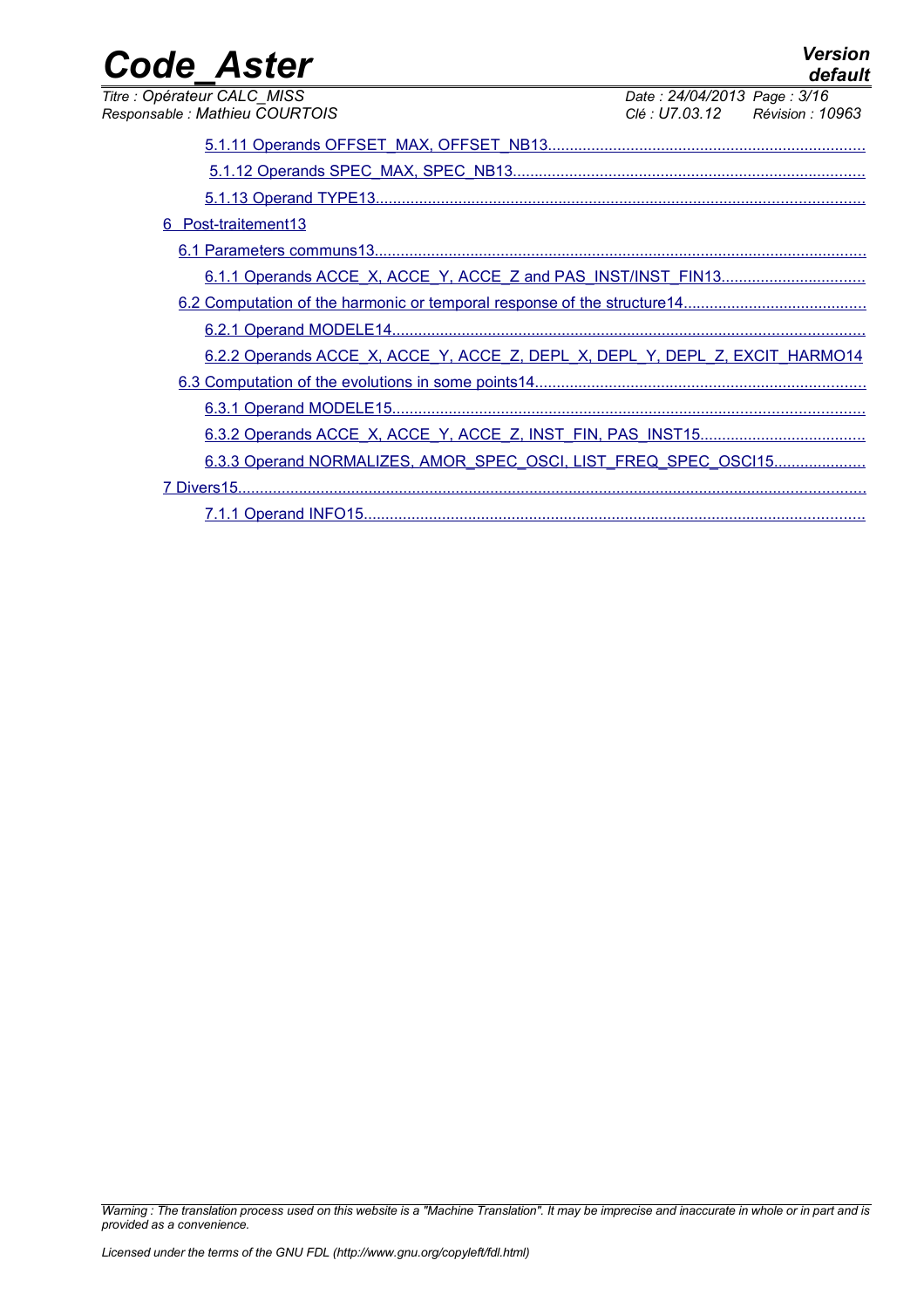*Titre : Opérateur CALC\_MISS Date : 24/04/2013 Page : 4/16*

# *default*

*Responsable : Mathieu COURTOIS Clé : U7.03.12 Révision : 10963*

# **2 Syntax**

<span id="page-3-0"></span>

| $resu = CALC_MISS$ (           |                                                                                                |                                                                                                     |                                |
|--------------------------------|------------------------------------------------------------------------------------------------|-----------------------------------------------------------------------------------------------------|--------------------------------|
| $\blacklozenge$ TYPE_RESU=/    |                                                                                                | "FICHIER",<br>/"HARM GENE",<br>/"TRAN GENE",<br>/"ARRAY",<br>/"TABLE CONTROL",<br>/"FICHIER TEMPS", |                                |
| 0PROJET=projet                 |                                                                                                | $\pmb{r}$                                                                                           | [ kN ]                         |
|                                | $\texttt{\textcolor{red}{\lozenge}REFCIRE-reportion} \hspace{1em} \textcolor{red}{\mathit{P}}$ |                                                                                                     | $\left[\text{kN}\right]$       |
|                                | $\Diamond$ VERSION=/                                                                           | "V6.6",<br>$/$ "V6.5",                                                                              | [DEFAULT]                      |
|                                | TABLE SOL=tabsol                                                                               | $\mathbf{r}$                                                                                        | [array]                        |
| general Data                   |                                                                                                | /If TYPE_RESU = "FICHIER" or "TABLE_CONTROL":                                                       |                                |
|                                |                                                                                                |                                                                                                     |                                |
|                                | // MACR_ELEM_DYNA= mael,<br>/BASE_MODALE= basmo,                                               |                                                                                                     | [macr_elem_dyna]               |
|                                |                                                                                                |                                                                                                     | [mode meca]                    |
|                                | WATR RIGI= matrig,                                                                             |                                                                                                     |                                |
| [matr asse depl *]             | $\Diamond$ MATR_MASS= matmas,                                                                  |                                                                                                     |                                |
| [matr asse depl r]             |                                                                                                |                                                                                                     |                                |
|                                | $\Diamond AMOR\_REDUIT =$ $l\_amor,$                                                           |                                                                                                     | [1 R]                          |
|                                |                                                                                                |                                                                                                     | [grma]                         |
|                                |                                                                                                |                                                                                                     | [l_group_ma]                   |
|                                |                                                                                                |                                                                                                     | $[1$ <sup>o</sup> group $m$ a] |
|                                |                                                                                                |                                                                                                     | [1 group ma]                   |
|                                | ↑ UNITE IMPR ASTER=/ uimpast,                                                                  |                                                                                                     | $[1]$                          |
|                                | $\Diamond$ UNITE RESU IMPE=/ uresimp,                                                          |                                                                                                     | [I]                            |
|                                | $\Diamond$ UNITE RESU FORC=/ uresfor,                                                          |                                                                                                     | $[1]$                          |
|                                |                                                                                                | /If TYPE_RESU = "HARM_GENE", "TRAN_GENE", or "COUNTS":                                              |                                |
|                                | VMACR ELEM DYNA= mael,                                                                         |                                                                                                     | [macr elem dyna]               |
|                                | ◆BASE MODALE=                                                                                  | basmo,                                                                                              | [mode meca]                    |
| $*$ MATR RIGI=                 |                                                                                                | matriq,                                                                                             |                                |
| [matr_asse_depl_*]             |                                                                                                |                                                                                                     |                                |
| $*$ MATR MASS=                 |                                                                                                | matmas,                                                                                             |                                |
| [matr asse depl r]             |                                                                                                |                                                                                                     |                                |
| $\blacklozenge$ / AMOR REDUIT= |                                                                                                | l amor,                                                                                             | [1 R]                          |
|                                | /MATR AMOR                                                                                     | $=$ matamo,                                                                                         |                                |
| [matr asse depl r]             |                                                                                                |                                                                                                     |                                |
|                                | $\blacklozenge$ GROUP MA INTERF=<br><b>OGROUP MA FLU STR=</b>                                  | qrma,<br>gr flustr,                                                                                 | [grma]                         |
|                                | <b>OGROUP MA FLU SOL=</b>                                                                      | gr flusol,                                                                                          | [1 group ma]<br>[1 group ma]   |
|                                | <b>OGROUP MA SOL SOL=</b>                                                                      | gr solsol,                                                                                          | [1 group ma]                   |
| ♦                              | UNITE IMPR ASTER=uimpast                                                                       | $\mathbf{r}$                                                                                        | [I]                            |
| ♦                              | UNITE RESU IMPE=uresimp                                                                        | $\mathbf{r}$                                                                                        | $[1]$                          |
| ♦                              | UNITE RESU FORC=uresfor                                                                        |                                                                                                     | [I]                            |

*Warning : The translation process used on this website is a "Machine Translation". It may be imprecise and inaccurate in whole or in part and is provided as a convenience.*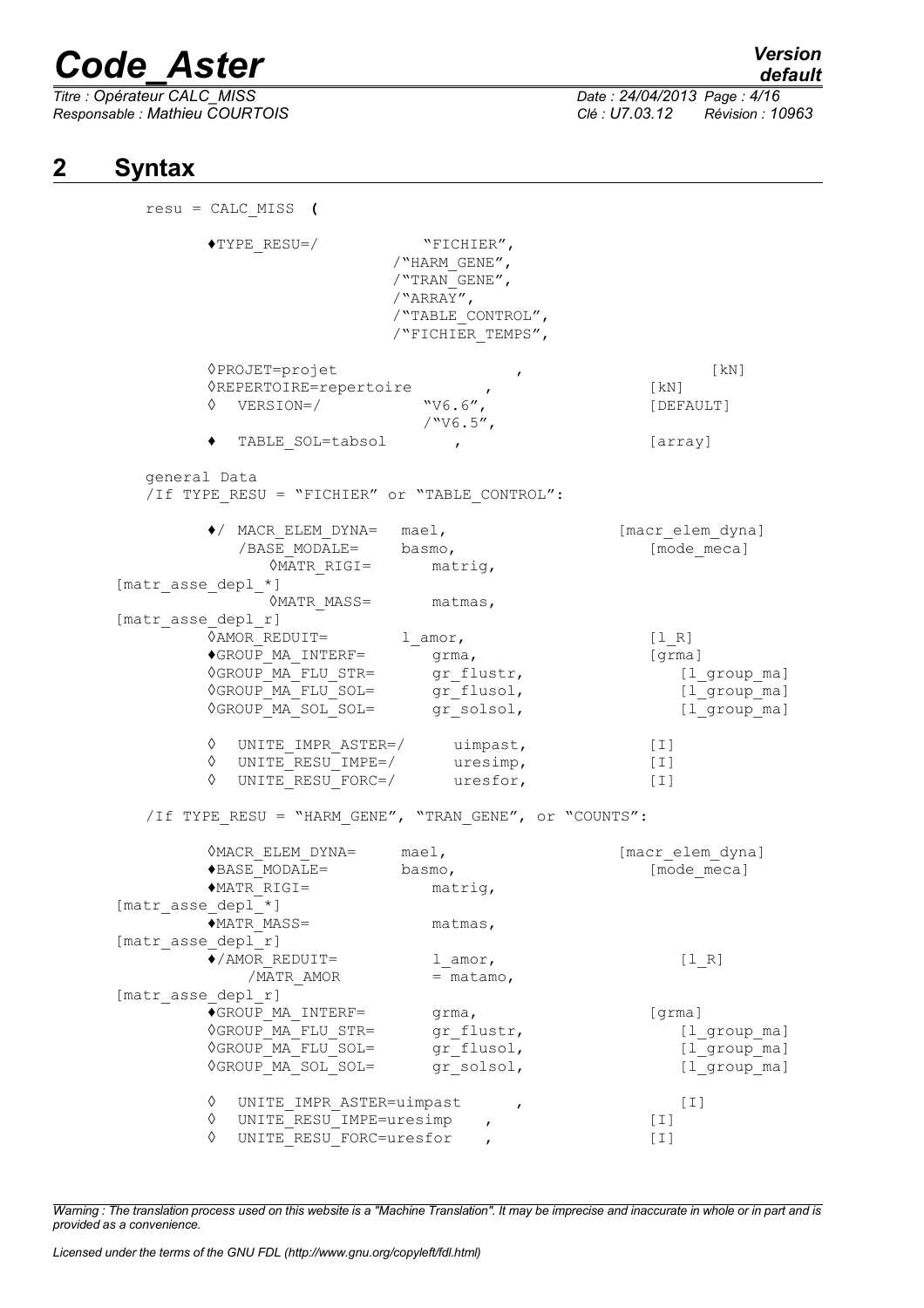*Titre : Opérateur CALC\_MISS Date : 24/04/2013 Page : 5/16 Responsable : Mathieu COURTOIS Clé : U7.03.12 Révision : 10963* /If TYPE\_RESU = "FICHIER\_TEMPS": ♦/ MACR\_ELEM\_DYNA= mael, [macr\_elem\_dyna]  $\overline{A}$  /BASE MODALE= basmo,  $\overline{A}$  [mode meca] ◊MATR\_RIGI= matrig, [matr asse depl \*] **OMATR MASS=** matmas, [matr asse depl r]  $\sqrt{M}$ OR $R$ EDUIT= 1 amor, [l R]  $\bullet$ GROUP MA INTERF=  $\frac{1}{\text{grama}}$ , [grma] ◊ UNITE\_IMPR\_ASTER=/ uimpast, [I] /25, [DEFAULT] ◊ UNITE\_RESU\_RIGI=/ uresrig, [I] ◊ UNITE\_RESU\_AMOR=/ uresamo, [I] ◊ UNITE\_RESU\_MASS=/ uresmas, [I] ◊INST\_FIN=tfin , [R]  $\sqrt{PAS}$  INST=pas , [R] ◊PRECISION=precis , [R] /1.E-6, [DEFAULT] ◊COEF\_SURECH=coefsur , [R] /1. , [DEFAULT]  $\Diamond$  MATR GENE = F (  $\overline{\lozenge}$  DECOMP IMPE = "PRODUCED", [DEFAULT] / "SANS\_PRODUIT", ♦ AMOR\_HYST = "DANS\_IMPEDANCE", / "DANS\_MATR\_AMOR", ◊MATR\_MASS= matma, [matr\_asse\_gene\_r, matr asse depl r] ◊MATR\_RIGI= matri, [matr\_asse\_gene\_\*, matr asse depl r]  $\sqrt{I}$ f AMOR HYST = "DANS MATR AMOR" : ♦MATR\_AMOR= matam, [matr\_asse\_gene\_\*, matr asse depl r]  $\sqrt{I}$ f AMOR HYST = "DANS IMPEDANCE" : ◊MATR\_AMOR= matam, [matr\_asse\_gene\_\*, matr asse depl r] ),  $\Diamond$  EXCIT SOL = F (  $\bullet$  UNITE RESU FORC=/ uresfor, [I]  $\Diamond$ NOM CHAM=/ "DEPL" "DEPL" [DEFAULT] /"QUICKLY" /"ACCE"  $\Diamond$ CHAM X =fctchx = [function] ◊CHAM\_Y =fctchx [function] ◊CHAM\_Z =fctchx [function]

),

*Warning : The translation process used on this website is a "Machine Translation". It may be imprecise and inaccurate in whole or in part and is provided as a convenience.*

*Licensed under the terms of the GNU FDL (http://www.gnu.org/copyleft/fdl.html)*

*default*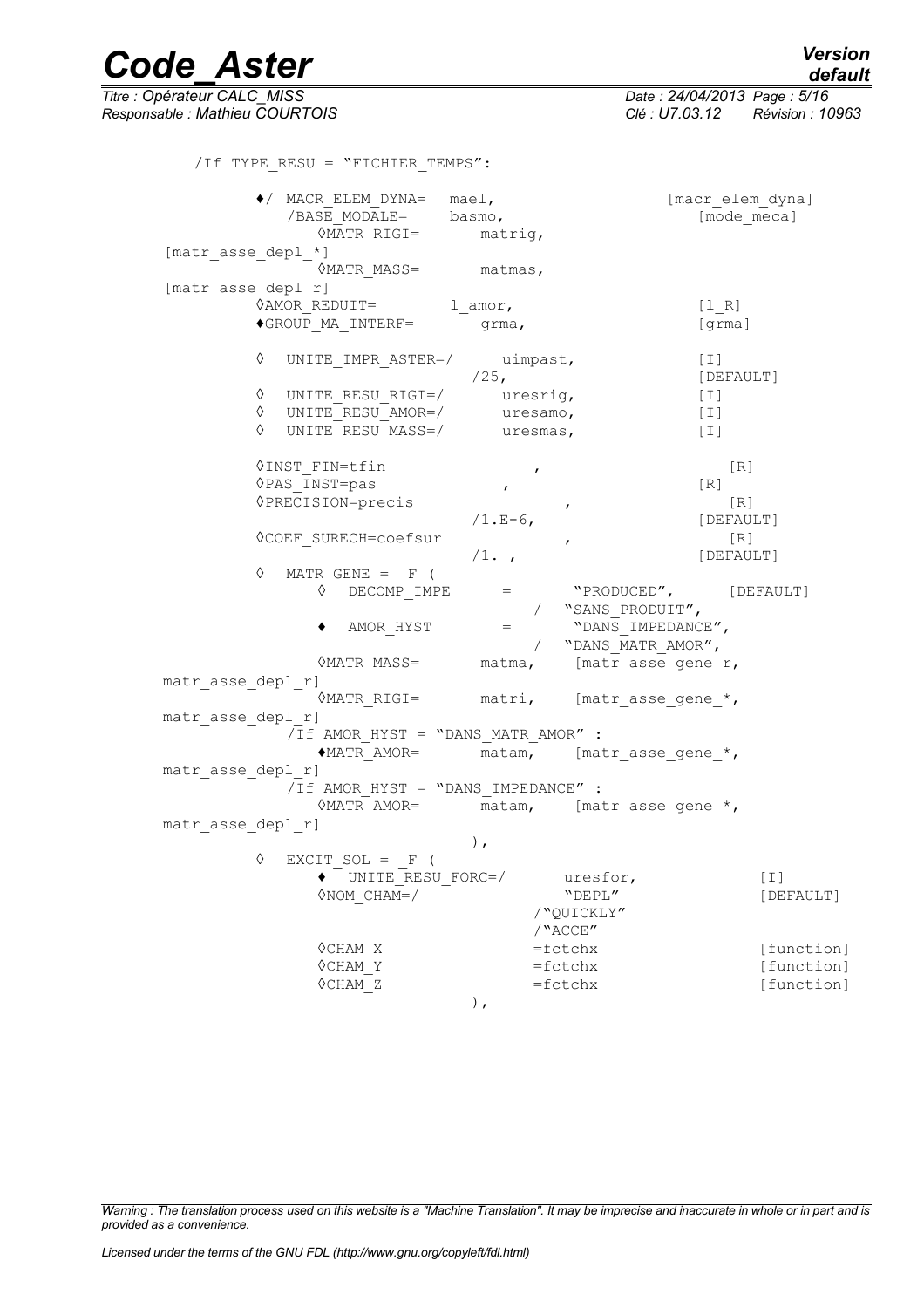*Titre : Opérateur CALC\_MISS Date : 24/04/2013 Page : 6/16 Responsable : Mathieu COURTOIS Clé : U7.03.12 Révision : 10963*

Parameters of Miss3D computation:

| PARAMETRE = $F($                            |                                           |                                                   |
|---------------------------------------------|-------------------------------------------|---------------------------------------------------|
|                                             | $\sqrt{\bullet}$ FREQ_MIN =fmin ,         | [R]                                               |
|                                             | $\bullet$ FREQ MAX = fmax ,               | [R]                                               |
|                                             | $\blacklozenge$ FREQ PAS=fpas             | [R]                                               |
|                                             | $\sqrt{\bullet}$ LIST FREQ=1frli          | [1 R]                                             |
|                                             | $/$ FREQ IMAG=fimag,                      |                                                   |
|                                             |                                           | [R]                                               |
| ♦<br>ZO.                                    | $= 0.$                                    | [DEFAULT]                                         |
|                                             | $/z0$ ,                                   | [R]                                               |
| $\Diamond$ SURF=/                           | "NON",                                    | [DEFAULT]                                         |
|                                             | $\sqrt{$ out $\prime$ ,                   |                                                   |
| $\Diamond$ RFIC                             | $= 0.7$                                   | [DEFAULT]                                         |
|                                             | $/r$ fic,                                 | [R]                                               |
| $\Diamond$ ALGORITHME=/                     | "REGU"                                    |                                                   |
|                                             | /"DEPL"                                   |                                                   |
|                                             |                                           |                                                   |
| ◊DREF=dref                                  |                                           | [R]                                               |
| $\Diamond \bullet$ OFFSET MAX=offmax        | $\pmb{r}$                                 | [R]                                               |
|                                             | ◆OFFSET NB=offnb<br>$\mathbf{r}$          | $[1]$                                             |
| $\Diamond$ SPEC MAX=spemax                  | $\mathbf{r}$                              | [R]                                               |
|                                             | ◆SPEC NB=spenb<br>$\mathbf{r}$            | $\lbrack \ \bot \ \rbrack$                        |
| ♦<br>ISSF                                   | $=$ / "NON"                               | [DEFAULT]                                         |
|                                             | /"OUI'                                    |                                                   |
| $\Diamond$ ALLU                             | $=$ allu,                                 | $\lceil R \rceil$                                 |
| $\Diamond$ TYPE=/                           | "BINAIRE",                                |                                                   |
|                                             | / "ASCII"                                 | [DEFAULT]                                         |
|                                             |                                           |                                                   |
| $)$ ,                                       |                                           |                                                   |
| /If TYPE RESU = "TRAN GENE":<br>$MODELE=mo$ |                                           | [model]                                           |
| $\bullet/$                                  | ACCE X=acce $x$ ,                         | [function]                                        |
|                                             | ACCE Y=acce $y$ ,                         | [function]                                        |
|                                             | ACCE Z=acce $z$ ,                         | [function]                                        |
|                                             | DEPL X=depl x,                            | [function]                                        |
|                                             | DEPL Y=depl $y$ ,                         | [function]                                        |
|                                             | DEPL Z=depl z,                            | [function]                                        |
| ◆INST FIN=1 tfin                            | $\pmb{r}$                                 | [1 R]                                             |
| ◆PAS INST=1_pas                             |                                           | $[1_R]$                                           |
|                                             |                                           |                                                   |
| /If TYPE RESU = "HARM GENE":                |                                           |                                                   |
| $\blacklozenge$ MODELE=mo                   |                                           | [model]                                           |
|                                             | $\bullet$ / $\bullet$ /   ACCE X=acce x , | [function]                                        |
|                                             | $\text{ACCE\_Y} = \text{acce\_y}$ ,       | [function]                                        |
|                                             | $\text{ACCE\_Z} = \text{acce\_z}$ ,       | [function]                                        |
|                                             | DEPL X=depl x,                            | [function]                                        |
|                                             | DEPL Y=depl $y$ ,                         | [function]                                        |
|                                             | DEPL Z=depl z ,                           |                                                   |
|                                             |                                           | [function]                                        |
|                                             | ◆INST FIN=1 tfin                          | [1 R]                                             |
|                                             | ◆PAS INST=1 pas<br>$\mathbf{r}$           | $[1 R]$                                           |
|                                             | $/EXCIT$ HARMO = F                        |                                                   |
|                                             |                                           | identical to the key word EXCIT of DYNA LINE HARM |
|                                             | (cf [U4.53.11]) except for type expected  |                                                   |
|                                             | for VECT ASSE:                            |                                                   |

*Warning : The translation process used on this website is a "Machine Translation". It may be imprecise and inaccurate in whole or in part and is provided as a convenience.*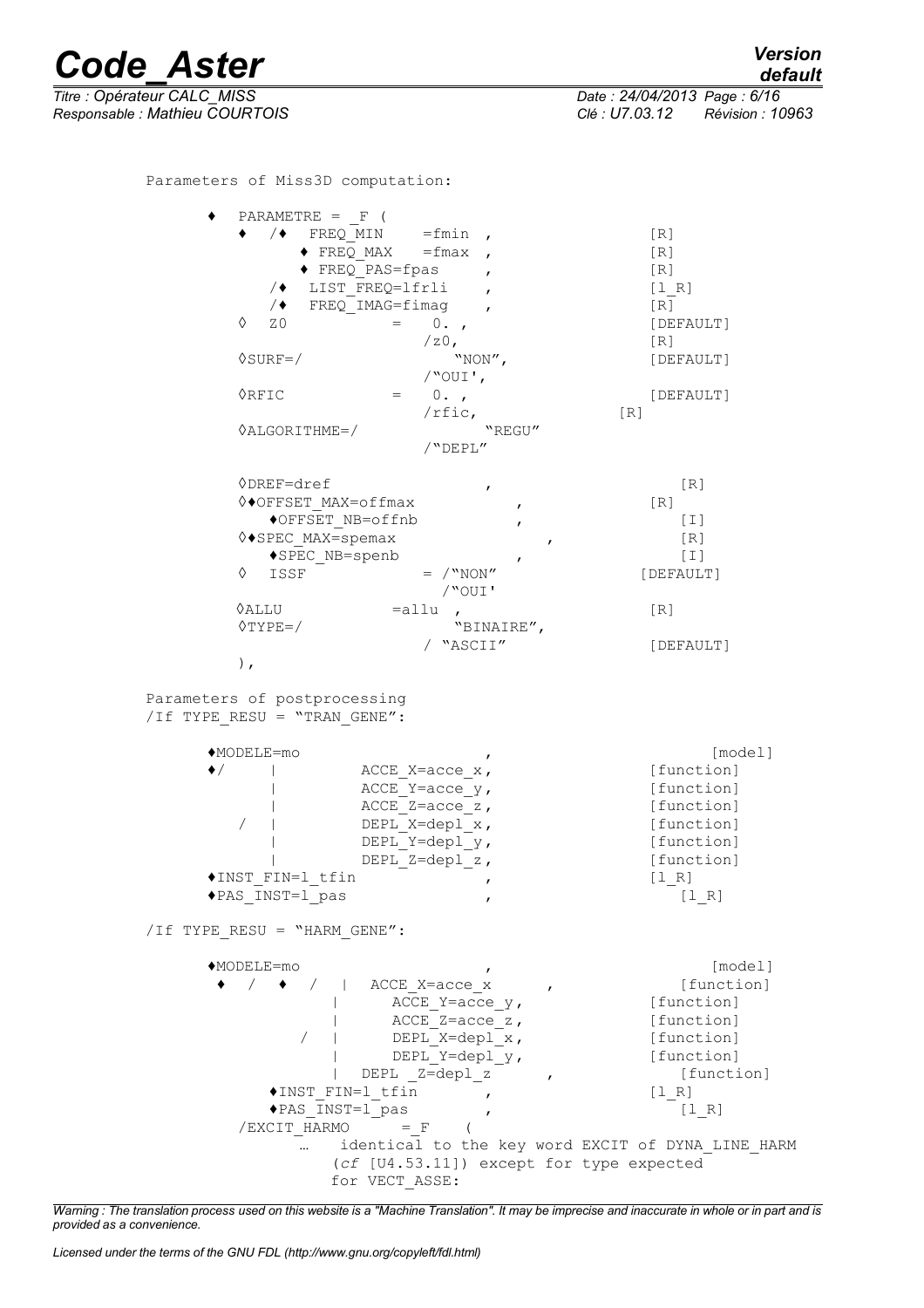# *Code\_Aster Version*  $\overline{T}$ itre : Opérateur CALC\_MISS

*default*

*Responsable : Mathieu COURTOIS Clé : U7.03.12 Révision : 10963*

|              | /If TYPE RESU = "ARRAY":                                                                                                       |                                                           |                                                                                   |
|--------------|--------------------------------------------------------------------------------------------------------------------------------|-----------------------------------------------------------|-----------------------------------------------------------------------------------|
|              | ◆MODELE=mo                                                                                                                     | $\mathbf{r}$                                              | [model]                                                                           |
|              | ◆GROUP NO=grno                                                                                                                 |                                                           | $[1$ grno]                                                                        |
|              |                                                                                                                                | ACCE X=acce $x$ ,                                         | [function]                                                                        |
|              |                                                                                                                                | ACCE Y=acce $y$ ,<br>$ACCE_Z = acce_ z$ ,                 | [function]<br>[function]                                                          |
|              | ◆INST FIN=tfin                                                                                                                 |                                                           | [R]                                                                               |
|              | ◆PAS INST=pas                                                                                                                  |                                                           | $\lceil R \rceil$                                                                 |
|              | $NORME = norm$                                                                                                                 | $\mathbf{r}$                                              | $\lceil R \rceil$                                                                 |
|              | ◆AMOR SPEC OSCI=1 amor                                                                                                         |                                                           | $[1_R]$                                                                           |
|              | <b>OLISTE FREQ SPEC OSCI=1 freq</b>                                                                                            |                                                           | [1 R]                                                                             |
|              | ◆INST FIN=tfin<br>◆PAS INST=pas<br>$\blacklozenge$ NORME=norm<br>◆AMOR SPEC OSCI=1 amor<br><b>OLISTE FREQ SPEC OSCI=1 freq</b> | ACCE Y=acce $y$ ,<br>ACCE $Z = acce_ z$ ,<br>$\mathbf{r}$ | [function]<br>[function]<br>[R]<br>$\lceil R \rceil$<br>[R]<br>$[1_R]$<br>$[1 R]$ |
| Various<br>♦ | $INFO= / 1$<br>$/2$ ,                                                                                                          | $\mathbf{r}$                                              | [DEFAULT]<br>$\lceil 1 \rceil$                                                    |

(one generates only files). If TYPE RESU=' HARM GENE', resu is of harm\_gene type. If TYPE<sup>RESU='</sup> TRAN<sup>GENE'</sup>, resu is of trangene type. If TYPE\_RESU=' TABLE' or "TABLE\_CONTROL", resu is of type counts.

*Warning : The translation process used on this website is a "Machine Translation". It may be imprecise and inaccurate in whole or in part and is provided as a convenience.*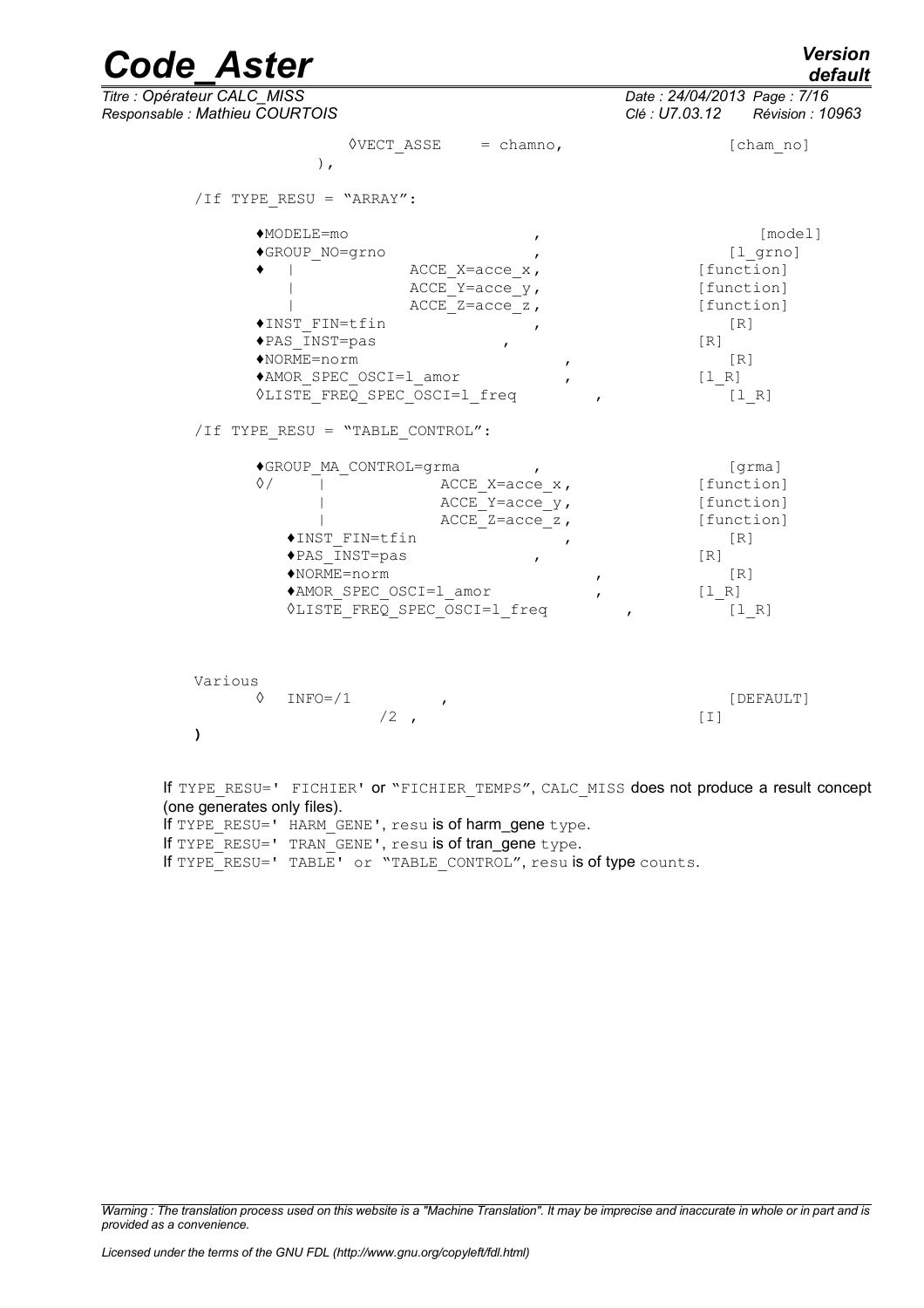*Titre : Opérateur CALC\_MISS Date : 24/04/2013 Page : 8/16*

*Responsable : Mathieu COURTOIS Clé : U7.03.12 Révision : 10963*

# **3 Principle of operation**

<span id="page-7-0"></span>According to its arguments of entry, CALC\_MISS produces a concept whose type varies or does not produce concept.

- If TYPE RESU is worth "FICHIER" or "FICHIER TEMPS", no concept is produced. Only the execution of Miss3D is launched. The results (impedance of soil and forces seismic) are then written in the files located by the logical units such as UNITE\_RESU\_IMPE, UNITE\_RESU\_FORC, UNITE RESU MASS, UNITE RESU RIGI OF UNITE RESU AMOR. There is no postprocessing of the results resulting from Miss3D.
- If TYPE RESU = "TABLE CONTROL", Miss3D computation is the same one as for FICHIER. An array is produced containing a specific postprocessing of the results of Miss3D.
- In the contrary case (TYPE\_RESU is worth "HARM\_GENE", "TRAN\_GENE" or "ARRAY"), one carries out Miss3D only if logical units UNITE\_RESU\_IMPE, UNITE\_RESU\_FORC are not indicated. If not, the provided files are used. Postprocessing is then carried out and the required concept turned over to the user.



*provided as a convenience*.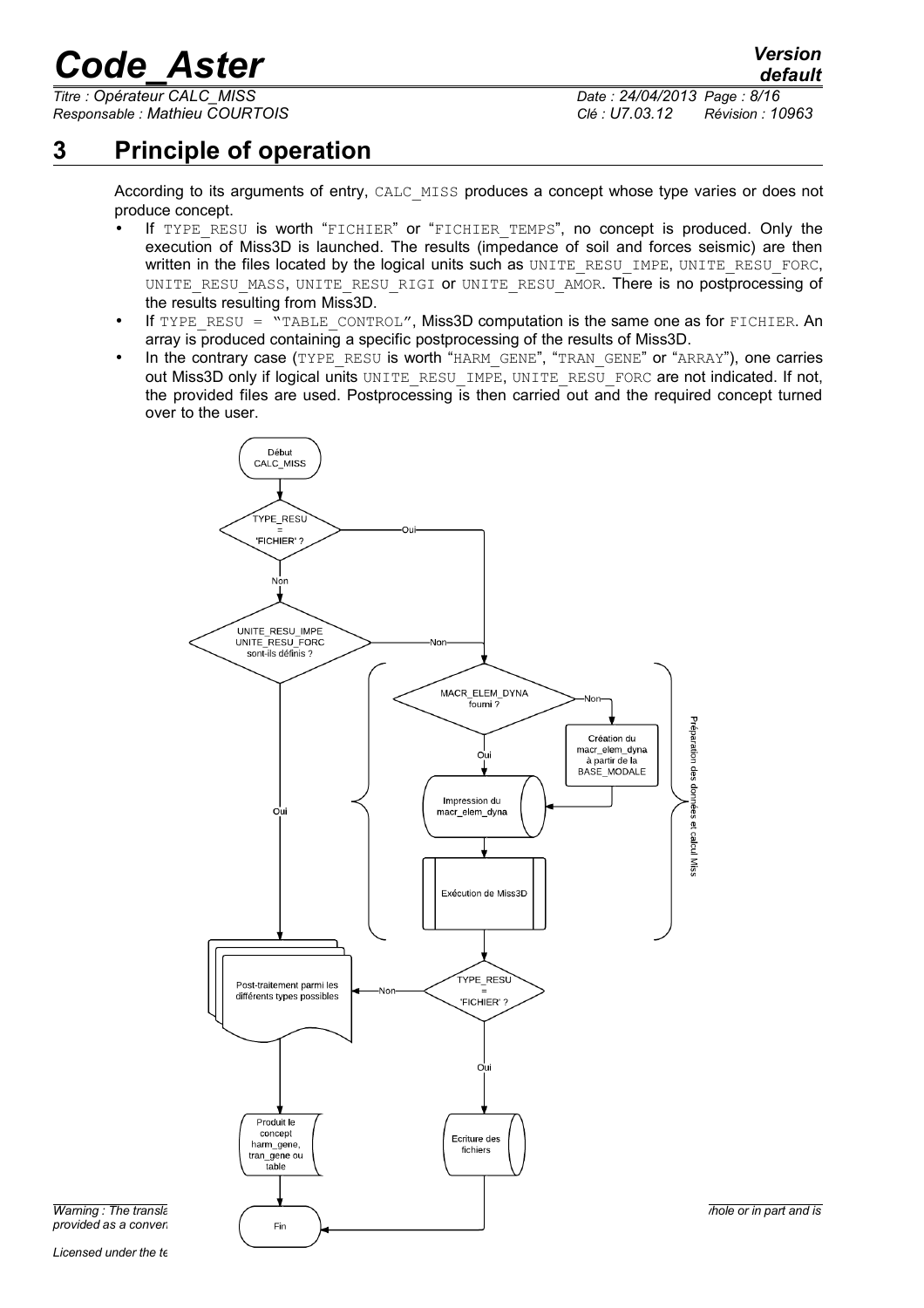*Titre : Opérateur CALC\_MISS Date : 24/04/2013 Page : 9/16*

*Responsable : Mathieu COURTOIS Clé : U7.03.12 Révision : 10963*

*default*

During the execution of Miss3D, if key word MACR\_ELEM\_DYNA is indicated, one uses it. If not, it is created by CALC\_MISS starting from operands BASE\_MODALE, MATR\_RIGI and MATR\_MASS.

*Code\_Aster Version*

# <span id="page-8-5"></span>**4 Definition of the model**

## **4.1 Key word TYPE\_RESU**

<span id="page-8-4"></span>Defines the type of analysis to be carried out. Five values are allowed:

- FICHIER : only the execution of Miss3D is carried out. One directly recovers the files produced by Miss3D in the files located by logical units UNITE RESU\_IMPE and UNITE\_RESU\_FORC. CALC MISS does not turn over a concept (nothing on the left the sign "=").
- FICHIER TEMPS : only the execution of Miss3D is carried out. One directly recovers the files  $p$ roduced by Miss3D in the files located by logical units UNITE RESU RIGI, UNITE RESU MASS, UNITE RESU AMOR and UNITE RESU FORC. CALC MISS does not turn over a concept (nothing on the left the sign "="). That corresponds to the method TEMPS-Laplace.
- HARM GENE : one calculates the harmonic response of structure (of harm gene  $type$ ) after having carried out Miss3D or starting from the files resulting from a preceding resolution.
- TRAN GENE : one calculates the temporal response of structure (of tran\_gene  $t$ ype) after having carried out Miss3D or starting from the files resulting from a preceding resolution.
- COUNT : one calculates the harmonic response of structure with a unit request in certain points, and one turns over a concept of the type counts which contains the functions responses in displacement, velocity, acceleration and oscillator spectrum recombined on the cases of loading.
- TABLE\_CONTROL: one recovers Miss3D computation and the transfer transfer functions in certain check-points harmic and temporal responses to a provided acceleration. One produces a concept of the type counts.

# **4.2 Operands PROJET/REPERTOIRE**

<span id="page-8-3"></span>the key word directory makes it possible to define a directory (entered by its complete path on the object computer) where will be carried out Miss3D computation. One will be able to find there all the data files and of results Miss3D (for debugging for example). These files will start with a name-radical given by the operand PROJET (which is worth MODELS by default).

If directory is not defined, the execution will take place in a temporary directory which will be destroyed at the end of the computation.

## **4.3 Operand VERSION**

<span id="page-8-2"></span>Name of the version of Miss3D. The value by default corresponds to the version of Miss3D in operating.

## **4.4 Operand TABLE\_SOL**

<span id="page-8-1"></span>the data of description of the stratifications of soil are provided in the form of an array produced by the command DEFI\_SOL\_MISS (*cf* [U7.02.34]).

## **4.5 Operand MACR\_ELEM\_DYNA**

<span id="page-8-0"></span>It acts of the dynamic macro-element of structure (standard macr elem dyna) produced by the command same name (*cf* [U4.65.01]). If this one is not indicated, it will be calculated automatically by CALC MISS from modal base and of the provided matrixes.

*Warning : The translation process used on this website is a "Machine Translation". It may be imprecise and inaccurate in whole or in part and is provided as a convenience.*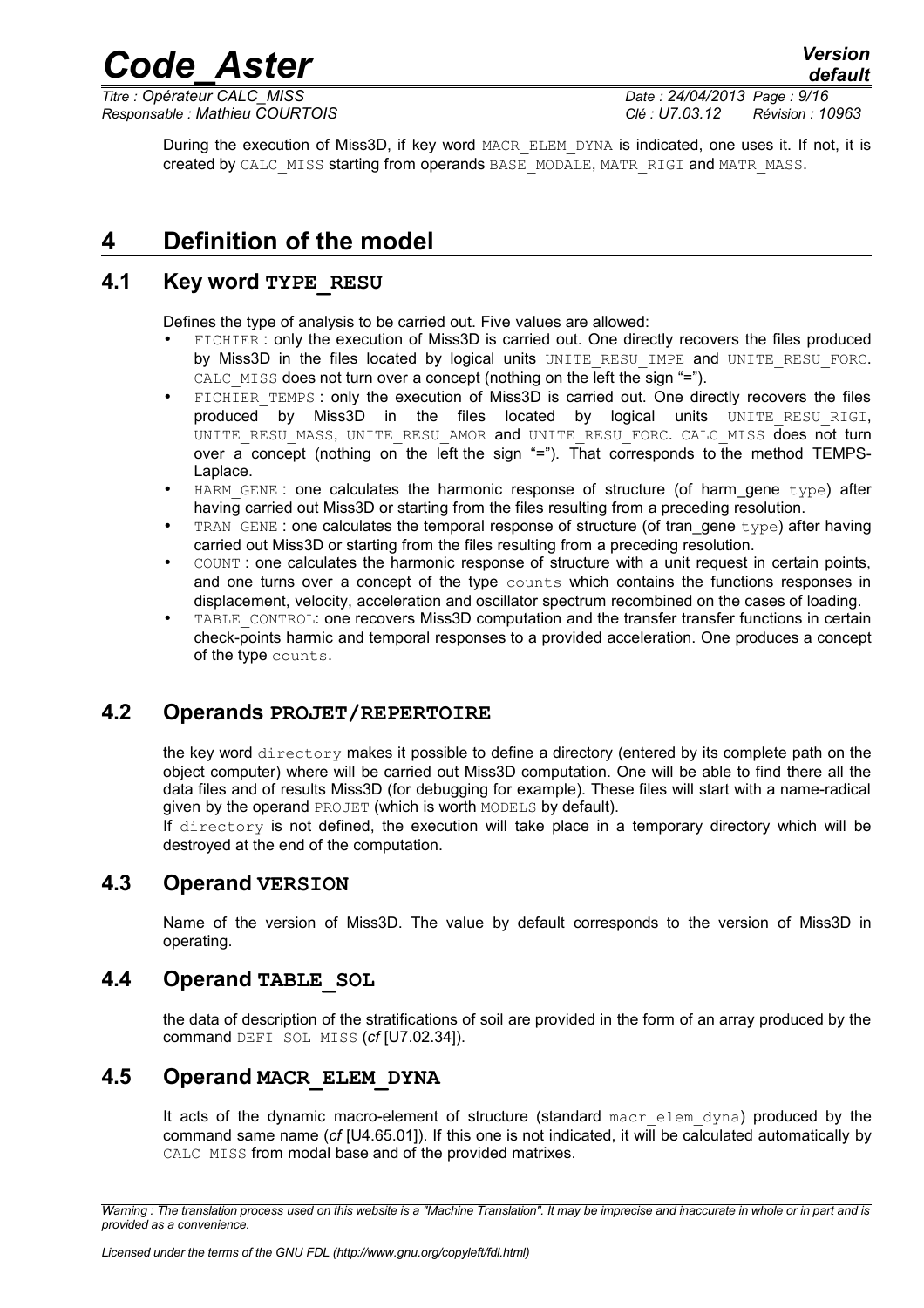*Titre : Opérateur CALC\_MISS Date : 24/04/2013 Page : 10/16*

*Responsable : Mathieu COURTOIS Clé : U7.03.12 Révision : 10963*

*default*

## **4.6 Operand BASE\_MODALE**

<span id="page-9-6"></span>Bases modes of structure. If MACR ELEM DYNA is not indicated, this modal base is used to determine it.

When one carries out only computation Miss3D (TYPE RESU=' FICHIER'), one provides either MACR\_ELEM\_DYNA, OT BASE\_MODALE.

When for postprocessing is asked, it is necessary to inform key word BASE MODALE (used for harmonic computation). One can despite everything provide a specific macro-element where necessary.

## **4.7 Operands MATR\_RIGI and MATR\_MASS**

<span id="page-9-5"></span>These key words make it possible to provide the stiffness matrixes and of mass of structure. They will be used during harmonic computation and, if necessary, to create the dynamic macroelement.

### **4.8 Operand MATR\_AMOR**

<span id="page-9-4"></span>This key word makes it possible to provide a damping matrix of structure used during harmonic computation in alternation with the use of modal damping with key word AMOR\_REDUIT.

## **4.9 Operand UNITE\_IMPR\_ASTER**

<span id="page-9-3"></span><span id="page-9-2"></span>logical Number of unit on which one can recover the file produces by the operator IMPR\_MACR\_ELEM in-house format "MISS\_3D" called by CALC\_MISS. The value by default is 25.

# **4.10 Operands UNITE\_RESU\_IMPE, UNITE\_RESU\_RIGI, UNITE\_RESU\_MASS, UNITE\_RESU\_AMOR, UNITE\_RESU\_FORC**

Numbers of logical unit of the files containing the impedances of soil (or its decomposition in stiffness, mass and damping) and the seismic forces by frequency.

If one asks only for Miss3D computation, UNITE\_RESU\_IMPE, UNITE\_RESU\_RIGI, UNITE\_RESU\_MASS, UNITE\_RESU\_AMOR and UNITE\_RESU\_FORC are used according to the cases to store results files.

If for a postprocessing is asked, one should use these arguments only if Miss3D computation were carried out before (the files are then data for CALC\_MISS).

Operands UNITE\_RESU\_RIGI, UNITE\_RESU\_MASS, UNITE\_RESU\_AMOR are of a use specific to the method TEMPS-Laplace (case  $TYPE$  RESU = "FICHIER TEMPS") and the presence of UNITE\_RESU\_AMOR OF UNITE\_RESU\_MASS\_makes compulsory factor key word the MATR\_GENE.

Note: In the Miss3D execution, the postprocessing of the impedances (respectively of the seismic forces) is carried out only if key word UNITE\_RESU\_IMPE (respectively UNITE\_RESU\_FORC ) is indicated. This makes it possible to reduce the computing time a little bit.

## **4.11 Operand GROUP\_MA\_INTERF**

<span id="page-9-1"></span><span id="page-9-0"></span>This key word makes it possible to define the list of the surface mesh groups constituting the interface soil-structure (transmitted in-house to operator IMPR\_MACR\_ELEM [U7.04.33]).

# **4.12 Operands GROUP\_MA\_FLU\_STR/GROUP\_MA\_FLU\_SOL/GROUP\_MA\_SOL\_SOL**

In the case of an interaction soil-fluid-structure, these keywords make it possible to supplement the list of the surface mesh groups respectively made up of the interfaces fluid structure, fluid-soil and free soil (transmitted in-house to operator IMPR\_MACR\_ELEM [U7.04.33]).

*Warning : The translation process used on this website is a "Machine Translation". It may be imprecise and inaccurate in whole or in part and is provided as a convenience.*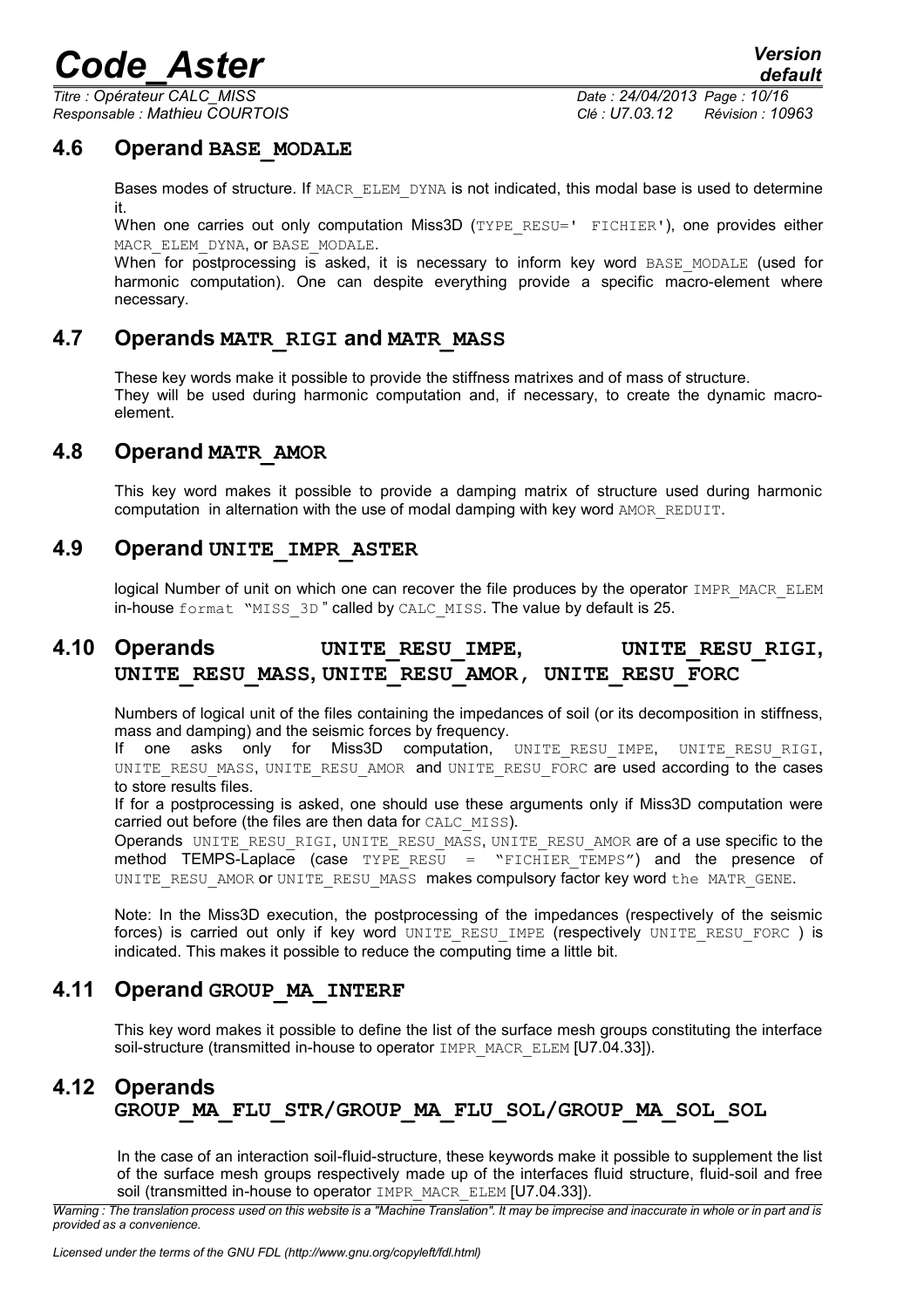*Titre : Opérateur CALC\_MISS Date : 24/04/2013 Page : 11/16*

*Responsable : Mathieu COURTOIS Clé : U7.03.12 Révision : 10963*

## **4.13 Operand AMOR\_REDUIT**

<span id="page-10-6"></span>Lists reduced dampings (transmitted in-house to DYNA\_LINE\_HARM [U4.53.11]). That is to say *nbmode* the number of dynamic modes defined in modal base, and *nbamor* the number of reduced dampings provided.

If *nbamor*  $\leq$ *nbmode*, then one supplements the list of depreciation until *nbmode* with the last damping of the list.

<span id="page-10-5"></span>One adds then a null damping which will be applied to the static modes present.

## **4.14 Operand accuracy**

Parameter of accuracy of the méthode de calcul TEMPS-Laplace (case  $TYPE$  RESU = "FICHIER TEMPS"). One strongly advises to leave the value by default.

## **4.15 Operand COEF\_SURECH**

<span id="page-10-4"></span>Parameter to impose the coefficient of oversampling for the method TEMPS-Laplace. One recommends to keep the value by default. If the user increases this coefficient, the accuracy of computation will be improved, but with a overcost of computation proportional to this value.

## **4.16 Operand MATR\_GENE**

<span id="page-10-3"></span>This factor key word optional is used for the method TEMPS-Laplace, therefore for TYPE\_RESU = "FICHIER TEMPS". It makes it possible to specify all the options relating to computations of impedance ((*cf* benchmark MISS03 and its associated documentation [V1.10.122]). If this factor key word optional is used, then it is also necessary to define the values of operands UNITE\_RESU\_AMOR and UNITE\_RESU\_MASS.

#### **4.16.1 Operand DECOMP\_IMPE**

<span id="page-10-2"></span>This key word makes it possible to specify the method of decomposition of the impedance. One recommends to leave the value by default ("PRODUCED").

#### **4.16.2 Operand AMOR\_HYST**

<span id="page-10-1"></span>This key word makes it possible to specify the way in which will be taken into account hysteretic damping in the soil.

This key word makes it possible to specify the method of decomposition of the impedance. One recommends to leave the value by default ("PRODUCED"). There are two possible choices:

- "DANS MATR AMOR" : the damping matrix given by the user (via MATR AMOR under MATR GENE ) takes account of the hysteretic damping of the soil.
- <span id="page-10-0"></span>• "DANS\_IMPEDANCE" : it is the contrary case of the precedent.

#### **4.16.3 Operands MATR\_MASS, MATR\_RIGI and MATR\_AMOR**

These arguments are used to define the mass matrixes, stiffness and damping which can be used by the decomposition of the impedance.

If one has  $AMOR$  HYST = "DANS MATR AMOR", then it is obligatorily necessary to inform, at least, MATR\_AMOR.

Contrary, AMOR  $HYST = "DANSIMPEDANCE",$  then it is enough, at least, to give one of the three matrixes for decomposition.

This key word makes it possible to specify the way in which will be taken into account hysteretic damping in the soil.

*Warning : The translation process used on this website is a "Machine Translation". It may be imprecise and inaccurate in whole or in part and is provided as a convenience.*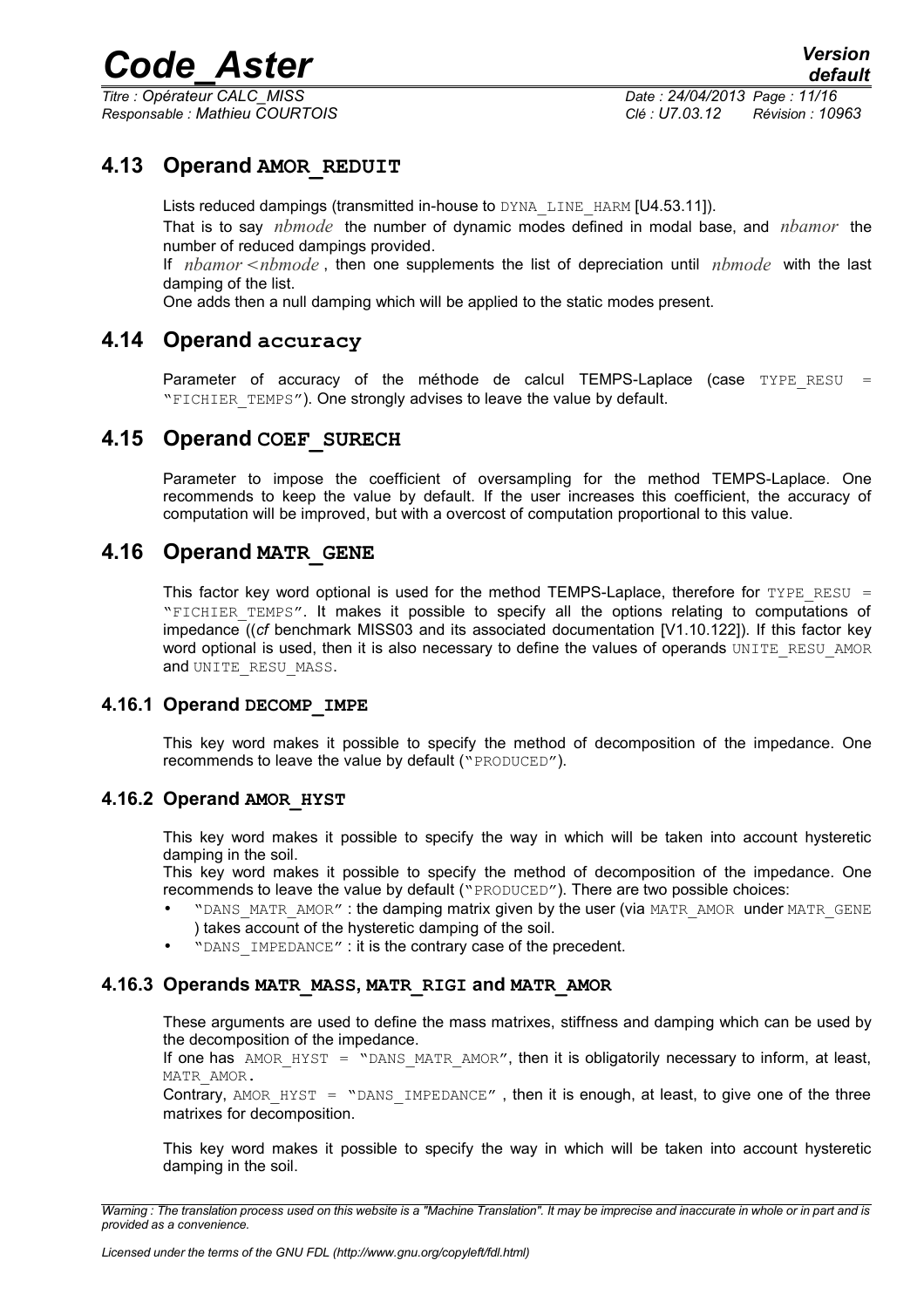*Titre : Opérateur CALC\_MISS Date : 24/04/2013 Page : 12/16*

*Responsable : Mathieu COURTOIS Clé : U7.03.12 Révision : 10963*

*default*

This key word makes it possible to specify the method of decomposition of the impedance. One recommends to leave the value by default ("PRODUCED"). There are two possible choices:

- "DANS\_MATR\_AMOR" : the damping matrix given by the user (via MATR\_AMOR under MATR\_GENE ) takes account of the hysteretic damping of the soil.
- <span id="page-11-6"></span>"DANS IMPEDANCE" : it is the contrary case of the precedent.

## **4.17 Operand EXCIT\_SOL**

This factor key word optional is used to characterize the excitation transmitted by the soil: definition of the seismic forces. If one wants to calculate only impedances, this key word is useless.

#### **4.17.1 Operand UNITE\_RESU\_FORC**

<span id="page-11-5"></span>Makes it possible to define the logical unit of the generated file which will contain the seismic forces, which will be reusable in DYNA\_NON\_LINE via a loading of the type EXCIT\_SOL in AFFE\_CHAR\_MECA (*cf* benchmark MISS03C and its associated documentation [V1.10.122]).

#### **4.17.2 Operands NOM\_CHAM, CHAM\_X, CHAM\_Y and CHAM\_Z**

<span id="page-11-4"></span>These arguments are used to specify the input signal. Its nature (signal in displacement, velocity or acceleration) is indicated by the value of NOM CHAM. By default one expects an imposed displacement.

This signal can have from one to three components, following *X* , *Y* and *Z* for each direction, one can give the corresponding function: CHAM X, CHAM Y and CHAM Z.

# **5 Miss3D computation – factor key word PARAMETRE**

<span id="page-11-3"></span>This factor key word makes it possible to enter the parameters of Miss3D computation: type of interface, of foundation, frequencies of computation, discretization spectral and spatial which supplement the data of description of the soil.

These data are necessary as soon as one must carry out Miss3D.

Even if CALC MISS is used in two times (computation then postprocessing), factor key word the PARAMETRE is always necessary because the frequency range of Miss3D computation can be used during postprocessing. A good practice consists in not modifying key word PARAMETRE between these two stages.

#### **5.1.1 Operands FREQ\_MIN, FREQ\_MAX, FREQ\_PAS**

<span id="page-11-2"></span>These operands provide the limits and the step of frequency of Miss3D computation of frequential resolution (thus all cases except when TYPE\_RESU=' FICHIER\_TEMPS').

#### **5.1.2 Operand LIST\_FREQ**

<span id="page-11-1"></span>This operand provides the list of the real frequencies of Miss3D computation. This data is excluded with the FREQ xxx key words.

The use of LIST FREQ is possible only if one does the Miss3D calculation alone or if one seeks the response with a harmonic excitation (TYPE RESU=' HARM GENE' and d'EXCIT HARMO presence).

<span id="page-11-0"></span>In the other cases, it is necessary by means of to provide a list of frequencies to constant step key words FREQ\_MIN, FREQ\_MAX, FREQ\_PAS.

#### **5.1.3 Operand FREQ\_IMAG**

*Warning : The translation process used on this website is a "Machine Translation". It may be imprecise and inaccurate in whole or in part and is provided as a convenience.*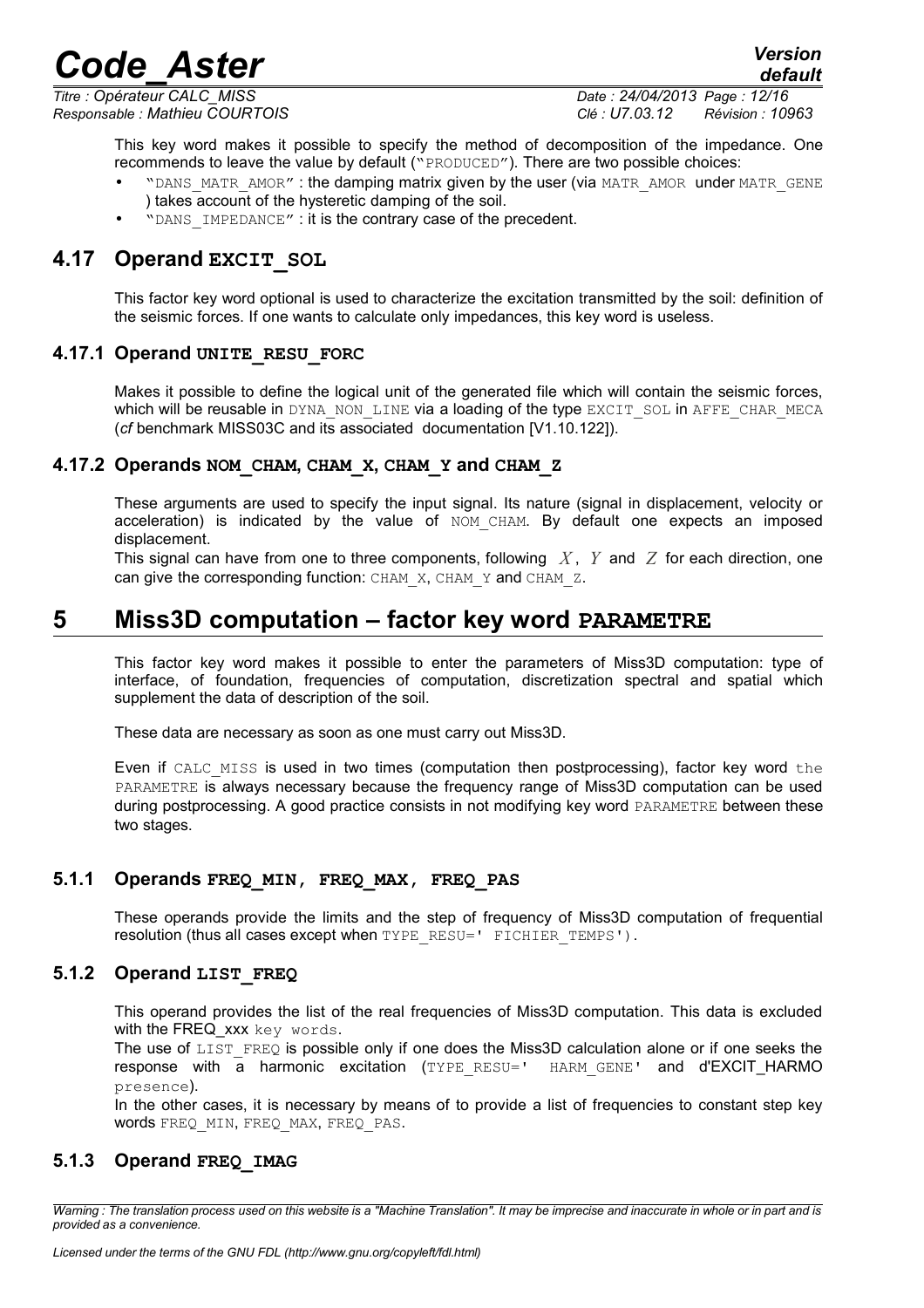*Titre : Opérateur CALC\_MISS Date : 24/04/2013 Page : 13/16*

*Responsable : Mathieu COURTOIS Clé : U7.03.12 Révision : 10963*

*default*

This operand is to be used only in mode TYPE\_RESU=' FICHIER\_TEMPS' (what corresponds to the method TEMPS-Laplace). Indeed this key word is used to define the imaginary part of the complex frequency when one places oneself in the field of Laplace. In all the other types of computation, one is in the frequential field and the frequency is then always purely real. One can use one key word at the same time among FREQ\_IMAG, FREQ\_MIN and LIST\_FREQ.

*Code\_Aster Version*

#### **5.1.4 Operand Z0**

<span id="page-12-6"></span><span id="page-12-5"></span>This operand gives the dimension of the free face of the soil.

#### **5.1.5 Operand SURF**

<span id="page-12-4"></span>This operand indicates if one has or not a shallow foundation.

#### **5.1.6 Operand ISSF**

This operand indicates if one has or not a field of fluid and thus also of the interfaces fluid-structure, soil-fluid and free soil indicated by operands GROUP MA FLU STR GROUP MA FLU SOL and GROUP MA SOL SOL in the command.

#### **5.1.7 Operand RFIC**

<span id="page-12-3"></span>This operand indicates the value of the homogeneous parameter to a characteristic distance necessary to eliminate fictitious resonances.

#### **5.1.8 Operand ALGORITHME**

<span id="page-12-2"></span>This operand indicates for the computation of the impedances if one uses the algorithm of regularization for nonsurface foundations or another algorithm for shallow foundations.

#### **5.1.9 Operand DREF**

<span id="page-12-1"></span>This operand indicates the value of the homogeneous parameter to a characteristic distance which makes it possible null to eliminate the vertical slope from the impedance for a frequency.

#### **5.1.10 Operand ALUMINUM**

<span id="page-12-0"></span>This operand indicates the value of the absorption coefficient ranging between 0 and 1 to the interface soil-fluid. Valid if ISSF=' OUI'.

#### **5.1.11 Operands OFFSET\_MAX, OFFSET\_NB**

<span id="page-12-9"></span>These operands provide the maximum limit and the spatial discretization division for the computation of the impedances by Miss3D starting from the data of soil.

#### **5.1.12 Operands SPEC\_MAX, SPEC\_NB**

<span id="page-12-8"></span>These operands provide the maximum limit and the spectral discretization division for the computation of the impedances by Miss3D starting from the data of soil. If they are not indicated, a spectral discretization will be calculated automatically by Miss3D.

#### **5.1.13 Operand TYPE**

<span id="page-12-7"></span>This operand makes it possible to store the impedances calculated in a binary file of format. If one wants to exploit them by the command LIRE IMPE MISS [U7.02.32], it will then be necessary to take care to use the same type of file.

*Warning : The translation process used on this website is a "Machine Translation". It may be imprecise and inaccurate in whole or in part and is provided as a convenience.*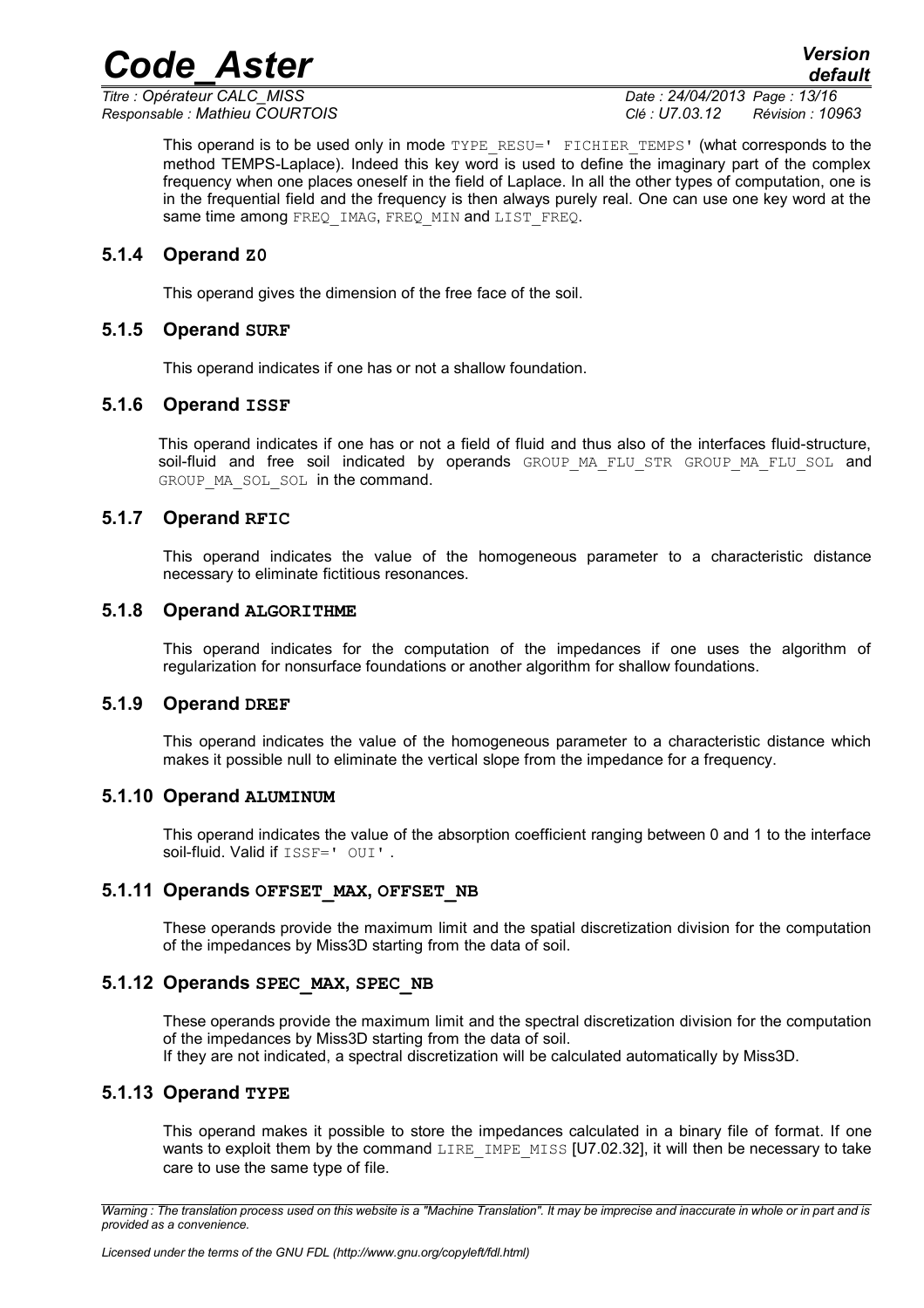*Titre : Opérateur CALC\_MISS Date : 24/04/2013 Page : 14/16*

*Responsable : Mathieu COURTOIS Clé : U7.03.12 Révision : 10963*

# **6 Postprocessing**

<span id="page-13-6"></span>If TYPE RESU is different from "FICHIER", results files of Miss3D are post-treaties by CALC\_MISS in order to provide the harmonic or temporal response of structure, or the evolutions of the quantities characteristic (displacement, velocity, acceleration, oscillator spectrum) in certain points of postprocessing.

### <span id="page-13-5"></span>**6.1 Parameters common**

#### **6.1.1 Operands ACCE\_X, ACCE\_Y, ACCE\_Z and PAS\_INST/INST\_FIN**

<span id="page-13-4"></span>When accelerograms are provided (i.e. in all the cases except if EXCIT HARMO is used), key words PAS\_INST and INST\_FIN are compulsory and the accelerograms then are systematically interpolated on the interval  $[0, t]$  instertual with step PAS INST.

# **6.2 Computation of the harmonic or temporal response of structure**

<span id="page-13-3"></span>One is in the case  $TYPE$  RESU = "HARM GENE" (harmonic response) or "TRAN GENE" (temporal response).

One then calculates the harmonic response of structure with the provided loading (accelerograms or EXCIT HARMO).

In case "TRAN GENE", one carries out the temporal restitution by means of operator REST\_SPEC\_TEMP (option PROL\_ZERO).

The frequencies used for harmonic computation depend on the loading and are described in paragraph [6.2.2.](#page-13-1)

#### **6.2.1 Operand MODELS**

<span id="page-13-2"></span><span id="page-13-1"></span>It acts of the model of structure (transmitted to DYNA\_LINE\_HARM).

#### **6.2.2 Operands ACCE\_X, ACCE\_Y, ACCE\_Z, DEPL\_X, DEPL\_Y, DEPL\_Z, EXCIT\_HARMO**

One provide either EXCIT\_HARMO, or an accelerogram in one or more directions (ACCE\_X, ACCE\_Y, ACCE  $Z$ ), or of the displacements imposed in one or more directions (DEPL X, DEPL Y, DEPL Z).

In the presence of  $EXCIT$  HARMO, the frequency range used for harmonic computation is the same one as that used for Miss3D computation: [FREQ\_MIN, FREQ\_MAX] by step of FREQ\_PAS *Hz* or LIST\_FREQ.

If the loading is provided in the form of imposed accelerograms or displacements (interpolated by means of PAS\_INST, noted  $dt$  and INST\_FIN, noted  $t_{max}$ , the frequency range used is that of  $FFT$ accelerogram, that is to say:

 $\left|0,\frac{1}{2\ell}\right|$  $\frac{1}{2 \, dt}$  with a step of  $df = \frac{1}{npas}$  $\frac{1}{npas \times dt}$  where  $npas = 2^n$ , tq  $npas \geq \frac{t_{max}}{dt}$  $\frac{max}{dt}$ .

# **6.3 Computation of the evolutions in certain points**

<span id="page-13-0"></span>One is thus in case TYPE\_RESU=' TABLE'.

In this case, one calculates the harmonic response of structure with a unit acceleration (in the directions requested). Then, for each loading, one recombines in each place of postprocessing *M* the unit frequential contributions:

*Warning : The translation process used on this website is a "Machine Translation". It may be imprecise and inaccurate in whole or in part and is provided as a convenience.*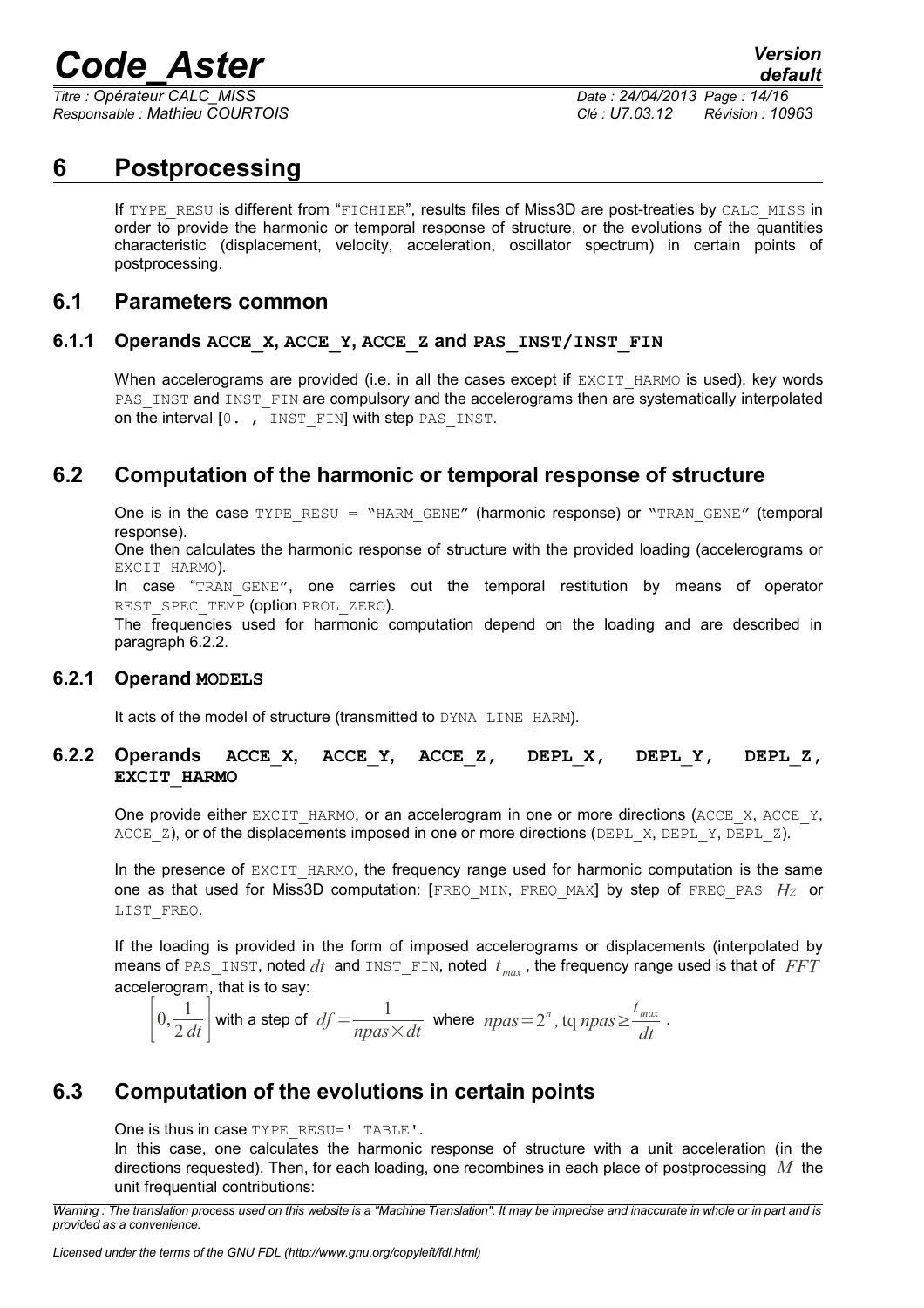*Titre : Opérateur CALC\_MISS Date : 24/04/2013 Page : 15/16 Responsable : Mathieu COURTOIS Clé : U7.03.12 Révision : 10963*

*default*

 $u_M(f) = u_x$ . *FFT*  $(acee_x) + u_y$ . *FFT*  $(acee_y) + u_z$ . *FFT*  $(acee_z)$ 

One also calculates *FFT* this response and the oscillator spectrum provided by CALC\_FONCTION/SPEC\_OSCI.

One makes in the same way for  $\dot{u}_M$  and  $\ddot{u}_M$ .

All these functions are stored in the produced array:

| GROUP NO      | NOM CHAM<br>ACCE<br>ACCE | NOM PARA<br>INST<br>FREO | FONC X<br>ACCE1<br>9003066 | FONC Y<br>ACCE2<br>9003068 | FONC Z<br>ACCE3<br>9003070 |
|---------------|--------------------------|--------------------------|----------------------------|----------------------------|----------------------------|
| <b>SOMMET</b> | DEPL                     | INST                     | 9003129                    | 9003135                    | 9003141                    |
| <b>SOMMET</b> | DEPL                     | FREO                     | 9003128                    | 9003134                    | 9003140                    |
| <b>SOMMET</b> | DEPL                     | SPEC OSCI                | 9003130                    | 9003136                    | 9003142                    |
| <b>SOMMET</b> | OUICKLY                  | INST                     | 9003147                    | 9003153                    | 9003159                    |
| <b>SOMMET</b> | OUICKLY                  | FREO                     | 9003146                    | 9003152                    | 9003158                    |
| <b>SOMMET</b> | OUICKLY                  | SPEC OSCI                | 9003148                    | 9003154                    | 9003160                    |
| <b>SOMMET</b> | ACCE                     | INST                     | 9003165                    | 9003171                    | 9003177                    |
| <b>SOMMET</b> | ACCE                     | FREO                     | 9003164                    | 9003170                    | 9003176                    |
| <b>SOMMET</b> | ACCE                     | SPEC OSCI                | 9003166                    | 9003172                    | 9003178                    |

One finds thus for each case of loading (for first NUME  $\text{CAS} = 0$ ):

- On the first line, the "functions loading", i.e. accelerograms of the excitation (temporal, NOM PARA=' INST') in the 3 directions: FONC X, FONC Y, FONC Z.
- On the second-row forward, FFT of these signals (NOM\_PARA=' FREQ').
- Then for each point (here SOMMET), evolution of displacement, velocity and acceleration. With for each one, the signal, its *FFT* and the oscillator spectrum.

#### **6.3.1 Operand MODELS**

<span id="page-14-2"></span><span id="page-14-1"></span>It acts of the model of structure (transmitted to DYNA\_LINE\_HARM).

#### **6.3.2 Operands ACCE\_X, ACCE\_Y, ACCE\_Z, INST\_FIN, PAS\_INST**

One provide an accelerogram in one or more directions ( $ACCEX$ ,  $ACCEY$ ,  $ACCEZ$ ), one final moment (INST FIN) and one time step (PAS INST).

The frequency range of harmonic computation is given starting from the accelerograms as in paragraph [6.2.2.](#page-13-1) All the accelerograms must have the same one time step and this one must be constant.

#### **6.3.3 Operand NORMALIZES, AMOR\_SPEC\_OSCI, LIST\_FREQ\_SPEC\_OSCI**

<span id="page-14-0"></span>These parameters are transmitted to CALC\_FONCTION for the option SPEC\_OSCI (*cf* [U4.32.04]) where AMOR\_REDUIT was renamed in AMOR\_SPEC\_OSCI not to confuse with the list of depreciation used for harmonic computation. Of the same LIST FREQ was also renamed here in LIST\_FREQ\_SPEC\_OSCI with the key word to avoid confusions LIST\_FREQ which is used to specify the list of frequencies for harmonic computation and MISS3D (*cf* paragraph [12\)](#page-11-1).

# **6.4 Postprocessing of the results at the check-points**

One is thus in case TYPE\_RESU=' TABLE\_CONTROL'.

#### **6.4.1 Operand GROUP\_MA\_CONTROL**

It acts of the group of meshes specific locating the check-points (transmitted to IMPR\_MACR\_ELEM). During postprocessing, of the functions responses are created for each point which is taken in the order of definition of this mesh group.

*Warning : The translation process used on this website is a "Machine Translation". It may be imprecise and inaccurate in whole or in part and is provided as a convenience.*